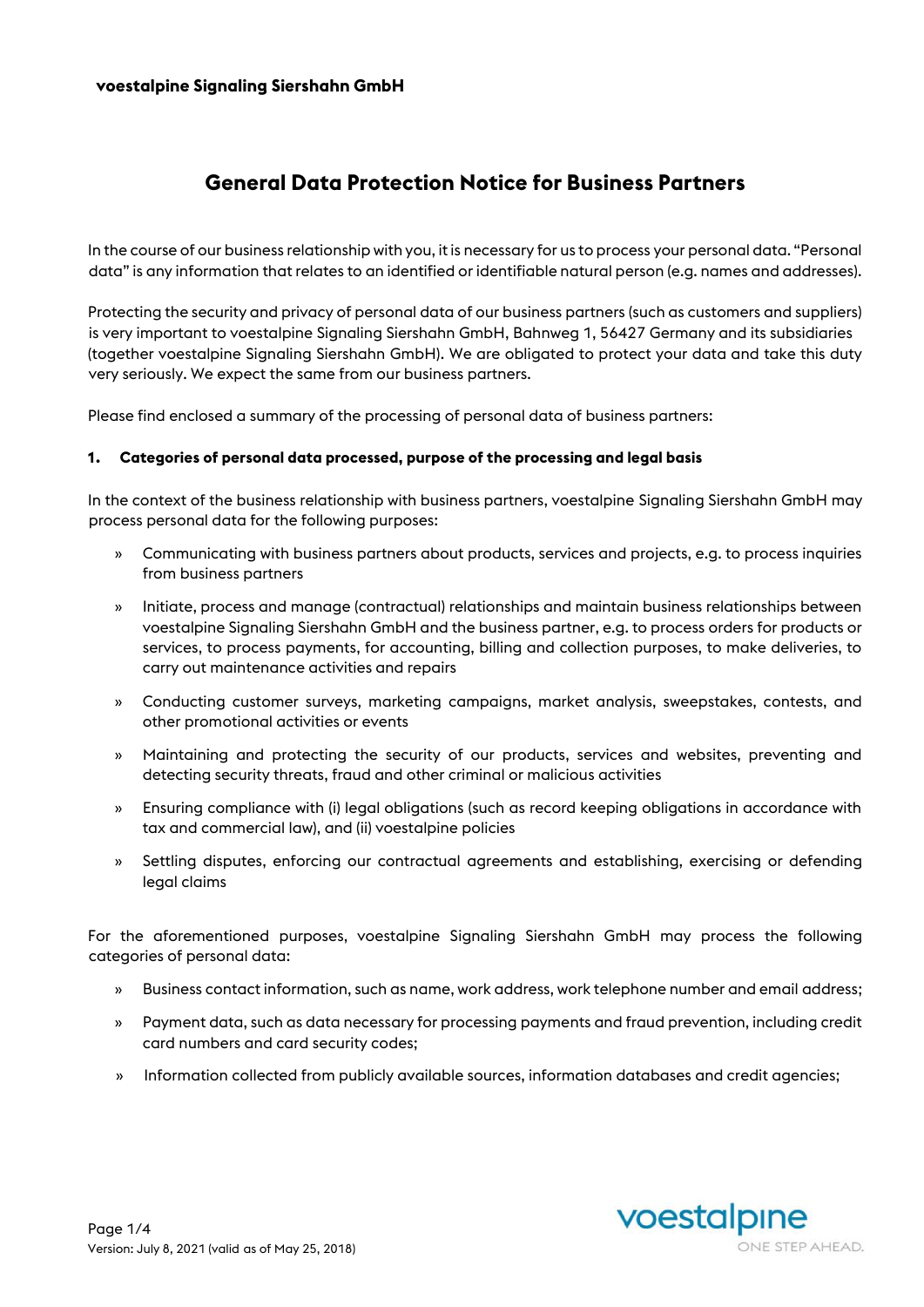## **voestalpine Signaling Siershahn GmbH**

» Other information that has to be processed to initiate, process and manage (contractual) relationships and maintain business relationships or that you voluntarily provide, such as orders placed, order details, inquiries or project details, correspondence, other data pertaining to the business relationship

The processing of personal data is necessary to meet the aforementioned purposes including the performance of a contractual relationship or a pre-contractual activity with the business partner.

Unless indicated otherwise, the legal basis for the processing of personal data is Article 6 (1) (a) (if consent has been given) or Article 6 (1) (b) or (f) of the General Data Protection Regulation (GDPR).

- » processing is necessary for the performance of a contract to which the data subject is party or for precontractual measures;
- » processing is necessary for the purposes of the legitimate interests pursued by the controller or by a third party;

If aforementioned personal data is not provided or is insufficient or if voestalpine Signaling Siershahn GmbH cannot collect the respective personal data the purposes described may not be met or the received inquiry/inquiries could not be processed. Note that this would not be considered failure to fulfill our obligations under a contract.

#### **2. Transfer and disclosure of personal data**

If legally permitted to do so, voestalpine Signaling Siershahn GmbH may transfer personal data to other voestalpine Group companies [\(www.voestalpine.com/locations\)](http://www.voestalpine.com/locations) or courts, authorities, attorneys, or other business partners (for example shipping and logistics partners for executing and processing orders).

Furthermore, voestalpine Signaling Siershahn GmbH engages processors (service providers) to process personal data (within the scope of an IT support contract, for example). These processors are contractually bound to act in compliance with applicable data protection regulations.

Recipients of personal data may be located in countries outside of the European Union ("third countries"), in which applicable laws do not offer the same level of data protection as the laws of the respective individual's home country. In this case, according to the legal requirements personal data is only transferred if the European Commission has adopted an adequacy decision for the third country, if adequate safeguards have been agreed (e.[g. EU Standard Contractual Clauses](https://ec.europa.eu/info/law/law-topic/data-protection/data-transfers-outside-eu/model-contracts-transfer-personal-data-third-countries_en) [we](https://ec.europa.eu/info/law/law-topic/data-protection/data-transfers-outside-eu/model-contracts-transfer-personal-data-third-countries_en)re concluded), the recipient participates in an approved certification system, binding corporate rules are implemented in accordance with Art. 47 of the General Data Protection Regulation or there is a derogation for specific situations in accordance with Art. 49 of the General Data Protection Regulation (e.g. because you explicitly consented to the proposed transfer, after having been informed of the possible risks of such transfers for the data subject due to the absence of an adequacy decision and appropriate safeguards). Further information and a copy of the implemented measures can be obtained from the contact listed under 6.

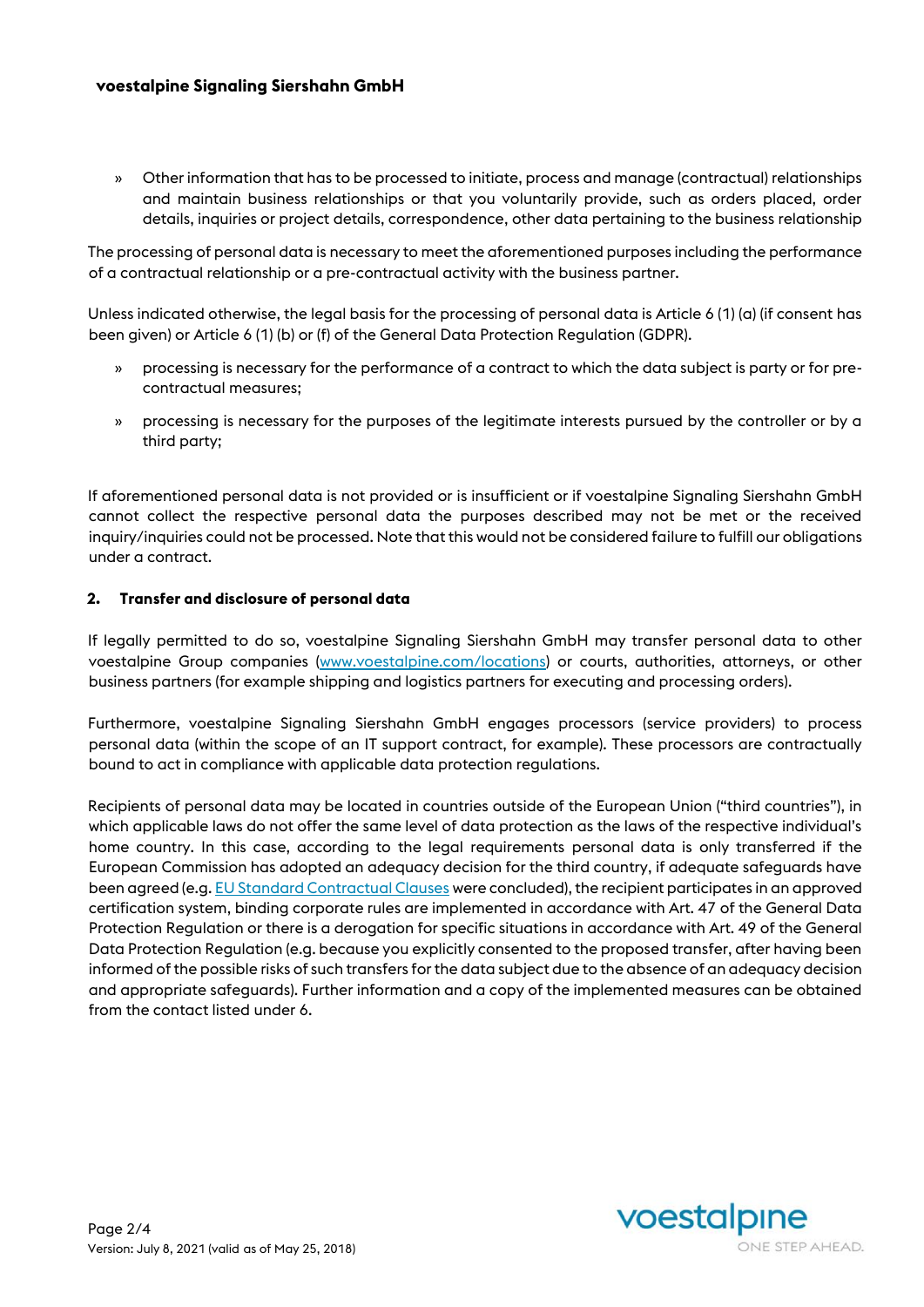#### **3. Retention periods**

Unless explicitly indicated otherwise at the time of the collection of your personal data (e.g. in a declaration of consent), your personal data will be erased if the retention of the personal data is no longer necessary to fulfill the purposes for which they were collected and if no statutory retention obligations (such as tax or commercial law) or establishment, exercise or defence of legal claims require us to further retain the data.

## **4. Right of access to and rectification or erasure of personal data, restriction of processing, Right to object to processing, right to data portability and right to withdraw explicitly granted consent**

- » In accordance with Art. 15 GDPR, you have the right to obtain from the controller confirmation as to whether or not personal data concerning you are being processed and access to information about this data.
- » In accordance with Art. 16 GDPR, you have the right to obtain without undue delay the rectification of inaccurate personal data and to have incomplete personal data completed.
- » In accordance with Art. 17 GDPR, you have the right to erasure of your personal data.
- » In accordance with Art. 18, you have the right to restrict processing
- » In accordance with Art. 20 GDPR, you have the right to data portability.
- » In accordance with Art. 21 GDPR, you have the right to object to the processing of personal data.
- » Finally, you are entitled to file a complaint with the supervisory authority.
- » If processing of your personal data is based on your consent, you have the right to withdraw your consent at any time. The withdrawal of consent shall not affect the lawfulness of processing based on consent before its withdrawal.

In order for us to efficiently respond to such a request, we ask you to contact us using the contact data listed below and to provide us with confirmation of your identity, for example, by sending us an electronic copy of your ID.

#### **5. Protection of your personal data**

The security of your personal data is extremely important to us. We take specific measures to protect your personal data against loss, misuse, unauthorized access, manipulation or disclosure, including the following:

- » Limited access to our premises (access control)
- » Implementation of access rights and protection of media (access and transfer control)
- » Deployment of network security measures such as antivirus software, firewalls, security updates, etc. (network control)

All processors engaged by us are bound by our security concept and are obligated to adhere to similar or equal security measures.